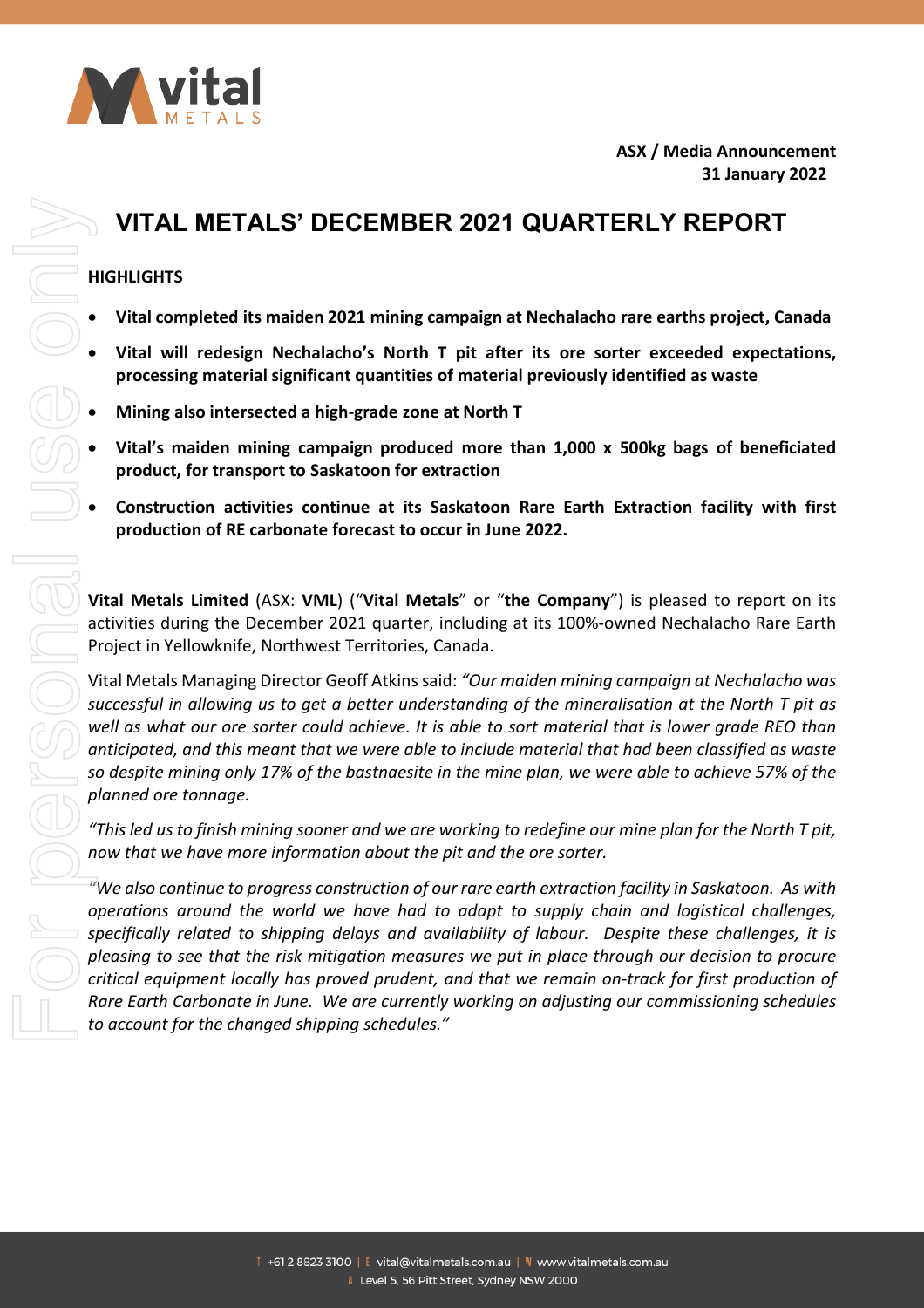

## **NECHALACHO RARE EARTHS PROJECT, CANADA (JORC RESOURCE: 94.7MT @ 1.46% REO)**

After completing a maiden mining campaign at Nechalacho in 2021, Vital provided a summary of the operations.

Local contract mining company Det'on Cho Nahanni Construction mined nearly 58,000 tonnes of ore from the North T pit at Nechalacho during a five-month mining campaign which aimed to demonstrate Nechalacho's viability as a rare earths project.

Vital mined about two thirds (68%) of overall material planned to be mined during the campaign, with 408,000 tonnes of the planned 599,000 tonnes mined.

While mining volumes were lower than planned, Vital's ore sorter at Nechalacho exceeded expectations, enabling the Company to successfully sort lower-grade material previously below the resource cut-off not included in the mine plan.

Vital also intersected a high-grade zone, the 'dragon's tail', at North T during mining which has prompted the Company to review its mine plan.

This mine plan redesign is scheduled to occur through 2022.

Due to the unique nature of mineralisation at North T, where ore is red and waste is white, Vital classified ore and waste on sight, not assays or grade. It is yet to determine a quantified estimation of grade.

Mining operations at Nechalacho ceased in October and equipment demobilised from site. Vital produced more than 1,000 bags of beneficiated product at site, each totalling 500kg of material. The first of these bags have arrived in Saskatoon to be processed at Vital's rare earths extraction plant, which is under construction.

In addition, it has stockpiled nearly 11,000m<sup>3</sup> of material on site at Nechalacho, comprising highgrade (1,630m<sup>3</sup>) and low-grade (4,240m<sup>3</sup>) crushed material and fines (4,770m<sup>3</sup>), which it will process on site.

# **SASKATOON RARE EARTH EXTRACTION FACILITY, CANADA**

Construction of the Saskatoon Rare Earth Extraction ("REE") facility has progressed through the December quarter with all major equipment ordered and deliveries commencing.

As with projects and operations throughout the world, the construction of the REE facility has been affected by shipping bottlenecks for equipment procured internationally. These delays, as experienced by others, may be up to 6-8 weeks. In undertaking our risk assessment at the commencement of equipment procurement, the Vital Team identified the potential risks associated with shipping timelines and sought to procure as much equipment locally as possible. Therefore equipment affected by these logistical challenges has been limited to some front end equipment, such as shaking tables and the DMS plant, plus other equipment which was not on the critical path. That equipment which was on the critical path for the production of carbonate the operations and the kilosoft and tanks (and the minimal of the state of the state of the form of the state of the state of the state of the state of the state of the state of the state of the state of the binded about t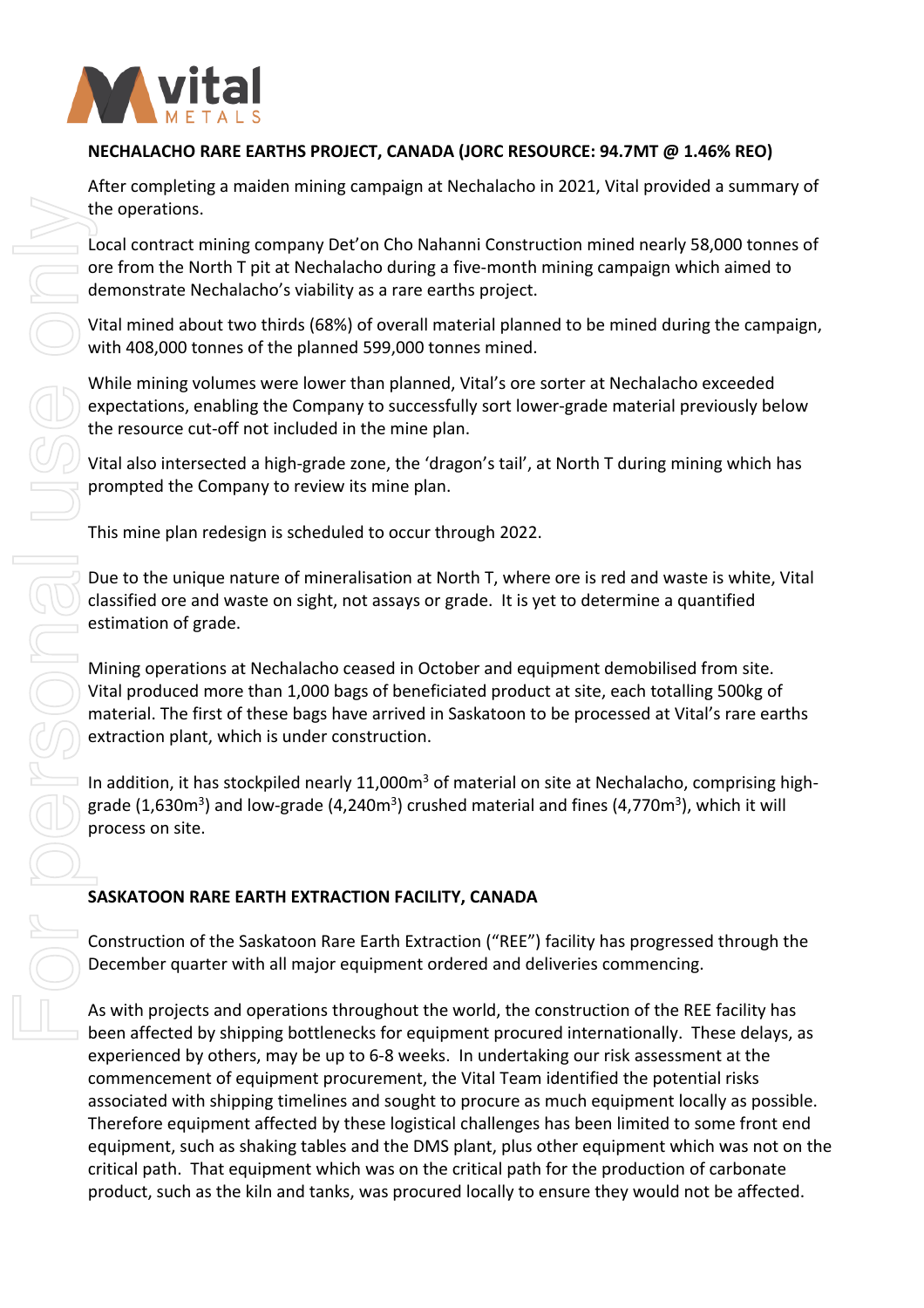

Therefore whilst it is unfortunate that first feed into the plant has been deferred, this is not anticipated to impact the first production of RE carbonate in June 2022.

## **US LEGISLATION RELATING TO RARE EARTHS**

The December quarter saw the introduction of a bipartisan Bill to the US Senate aiming to end the US reliance on Chinese rare earth elements. This followed an announcement by the US Department of Commerce's Bureau of Industry and Security (BIS) of a Section 232 investigation into the "effects of imports of neodymium magnets on US national security" in September 2021.<sup>1</sup>

Senators Tom Cotton and Mark Kelly introduced the *Restoring Essential Energy and Security Holdings Onshore for Rare Earths Act* ("REEShore") "to protect America from the threats of rare earth element supply disruptions, encourage domestic production or rare earth metals and rare earth metal products in the United States." **<sup>2</sup>**

Under the Department of Commerce's Section 232 investigation, US Secretary of Commerce Gina M. Raimondo will determine the effects on US national security from imports of neodymium-ironboron (NdFeB) permanent magnets. She is expected to report her findings and recommendation to US President Joe Biden by 18 June 2022.

Vital's Nechalacho project represents the second rare earth mine in North America and with production of rare earth carbonate forecast to commence in the first half of 2022, as well as offtake agreements with REEtec and Ucore, it will be the first company producing rare earth products for the US market.

## **WIGU HILL PROJECT, TANZANIA**

During the December quarter the Company has continued discussions regarding the issuance of a Mining Licence for the Wigu Hill rare earth project.

## **NAHOURI GOLD PROJECT, BURKINA FASO**

Vital Metals has suspended all exploration activity in Burkina Faso.

#### **AUE COBALT PROJECT, GERMANY**

There were no exploration activities on the Aue project in the December quarter.

<sup>&</sup>lt;sup>1</sup> https://www.commerce.gov/news/press-releases/2021/09/us-department-commerce-announces-section-232-investigationeffect

<sup>2</sup> https://www.cotton.senate.gov/news/press-releases/cotton-kelly-introduce-bill-to-end-reliance-on-china-for-rare-earthelements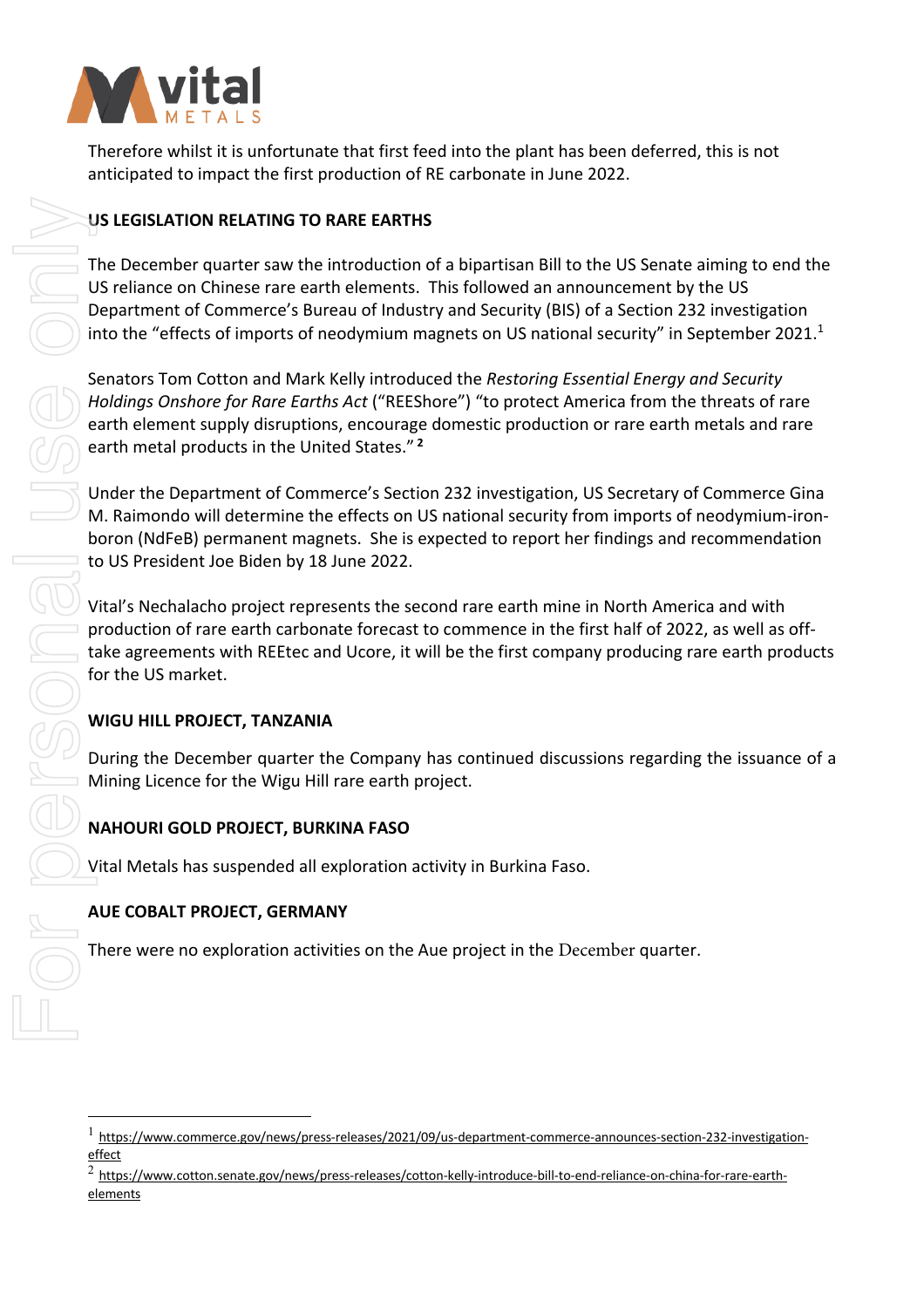

#### **CORPORATE**

### **Results of Annual General Meeting**

At Vital's Annual General Meeting held on 25 November 2021, all resolutions put to the meeting were decided by poll and approved by the required majority. Resolutions were:

- 1. Adoption of Remuneration Report
- 2. Election of Director Mr Evan Cranston
- 3. Approval of 10% Placement Capacity
- 4. Ratification of Agreement to Issue Options to Adviser
- 5. Proportional Takeover Provisions.

## **Share Registry – Change of Address**

With effect from 20 December 2021, Vital's share registry, Automic Perth relocated to:

Level 5 191 St Georges Terrace Perth WA 6000

All other contact information remained unchanged.

#### **Cash position**

As of 31 December 2021, the Company held approximately \$18.12 million in cash and cash equivalents.

## **TENEMENT SCHEDULE**

|                          | and Non-Executive Directors. |               |                                            |                                         | During the quarter, the Company made payments of \$87k to related parties and their associates.<br>These payments relate to existing remuneration agreements for the Managing Director, Executive      |  |
|--------------------------|------------------------------|---------------|--------------------------------------------|-----------------------------------------|--------------------------------------------------------------------------------------------------------------------------------------------------------------------------------------------------------|--|
| <b>TENEMENT SCHEDULE</b> |                              |               |                                            |                                         | During the quarter, Vital spent \$7.17m on exploration and evaluation expenditure and mine unde<br>development costs. Details of activities carried out during the quarter are set out in this report. |  |
|                          |                              |               |                                            |                                         |                                                                                                                                                                                                        |  |
| <b>Location</b>          | <b>Tenement</b>              | <b>Status</b> | <b>Interest at beginning</b><br>of quarter | <b>Interest acquired</b><br>or disposed | Interest at end of<br>quarter                                                                                                                                                                          |  |
| Canada                   | <b>Nechalacho</b>            | 100%*         | 100%                                       | 0%                                      | 100%                                                                                                                                                                                                   |  |
|                          | Nahouri                      | 100%          | 100%                                       | 0%                                      | 100%                                                                                                                                                                                                   |  |
| <b>Burkina Faso</b>      | Kampala                      | 100%          | 100%                                       | 0%                                      | 100%                                                                                                                                                                                                   |  |
|                          | Zeko                         | 100%          | 100%                                       | 0%                                      | 100%                                                                                                                                                                                                   |  |
| Germany                  | Aue                          | 100%          | 100%                                       | 0%                                      | 100%                                                                                                                                                                                                   |  |

\* Vital owns 100% of the mineral rights of the Nechalacho Project above the 150 m elevation level.

\*\* Vital has entered into an agreement to acquire this licence. The Company is awaiting the issuance of the licence by the Tanzanian Government.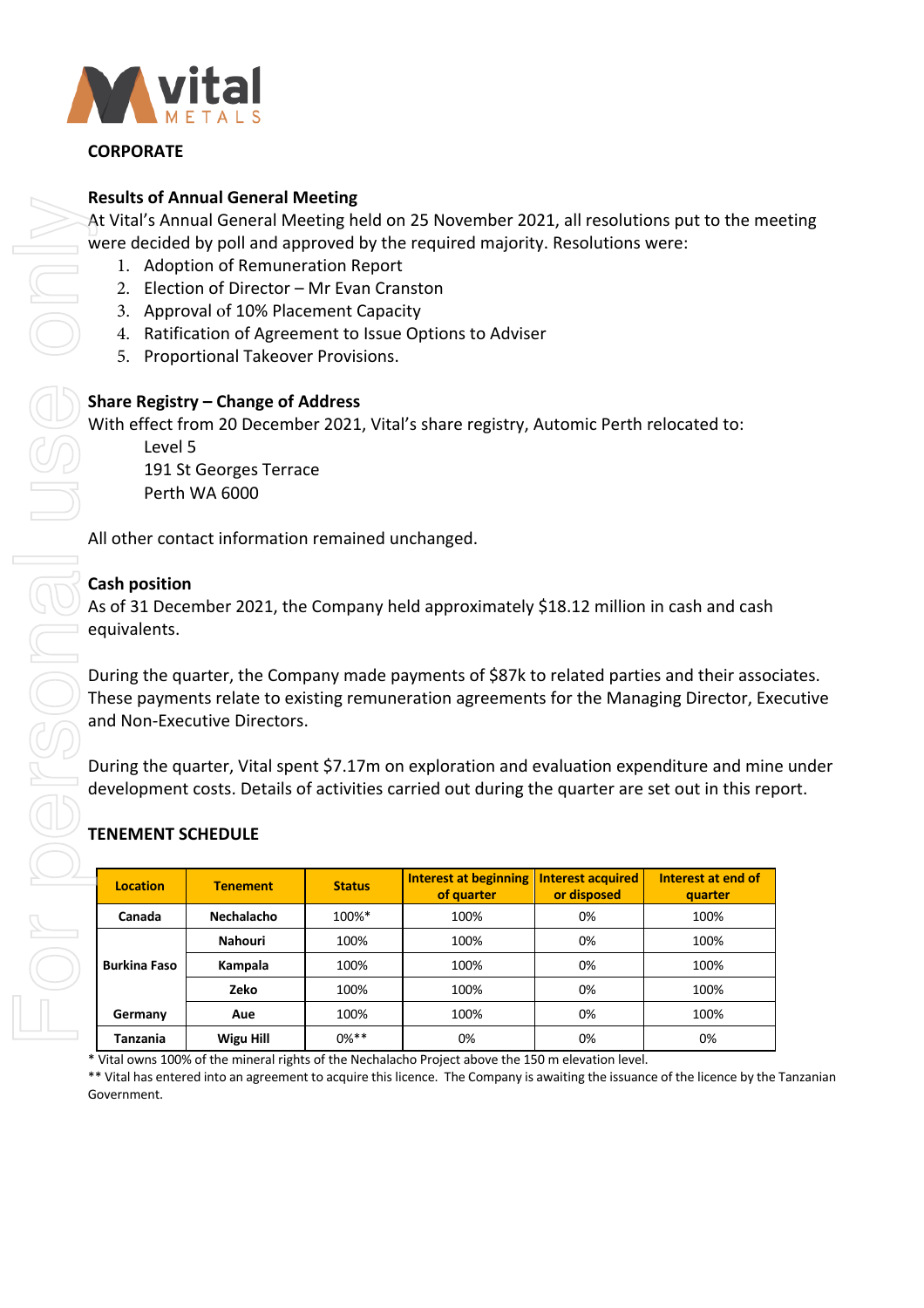

**- ENDS-**

**Contact:** Mr Geoff Atkins Managing Director Vital Metals Limited Phone: +61 2 8823 3100

*This announcement has been authorised for release by the Board of Vital Metals.*

#### **ABOUT VITAL**

Vital Metals Limited (ASX: VML) is Canada's first rare earths producer following commencement of production at its Nechalacho rare earths project in Canada in June 2021. It holds a portfolio of rare earths, technology metals and gold projects located in Canada, Africa and Germany.

#### **Nechalacho Rare Earth Project - Canada**

The Nechalacho project is a high grade, light rare earth (bastnaesite) project located at Nechalacho in the Northwest Territories of Canada and has potential for a start-up operation exploiting high-grade, easily accessible near surface mineralisation. The Nechalacho Rare Earth Project hosts within the Upper Zone, a measured, indicated and inferred JORC Resource of **94MT at 1.46% TREO**.

#### **Forward Looking Statements**

This release includes forward looking statements. Often, but not always, forward looking statements can generally be identified by the use of forward-looking words such as "may", "will", "expect", "intend", "plan", "estimate", "anticipate", "continue", and "guidance", or other similar words and may include, without limitation statements regarding plans, strategies and objectives of management, anticipated production or construction commencement dates and expected costs or production output.

Forward looking statements inherently involve known and unknown risks, uncertainties and other factors that may cause the company's actual results, performance and achievements to differ materially from any future results, performance or achievements. Relevant factors may include, but are not limited to, changes in commodity prices, foreign exchange fluctuations and general economic conditions, increased costs and demand for production inputs, the speculative nature of exploration and project development, including the risks of obtaining necessary licences and permits and diminishing quantities or grades of resources or reserves, political and social risks, changes to the regulatory framework within which the company operates or may in the future operate, environmental conditions including extreme weather conditions, recruitment and retention of personnel, industrial relations issues and litigation.

Forward looking statements are based on the company and its management's good faith assumptions relating to the financial, market, regulatory and other relevant environments that will exist and affect the company's business and operations in the future. The company does not give any assurance that the assumptions on which forward looking statements are based will prove to be correct, or that the company's business or operations will not be affected in any material manner by these or other factors not foreseen or foreseeable by the company or management or beyond the company's control.

Although the company attempts to identify factors that would cause actual actions, events or results to differ materially from those disclosed in forward looking statements, there may be other factors that could cause actual results, performance, achievements or events not to be anticipated, estimated or intended, and many events are beyond the reasonable control of the company. Accordingly, readers are cautioned not to place undue reliance on forward looking statements.

Forward looking statements in this release are given as at the date of issue only. Subject to any continuing obligations under applicable law or any relevant stock exchange listing rules, in providing this information the company does not undertake any obligation to publicly update or revise any of the forward-looking statements or to advise of any change in events, conditions or circumstances on which any such statement is based.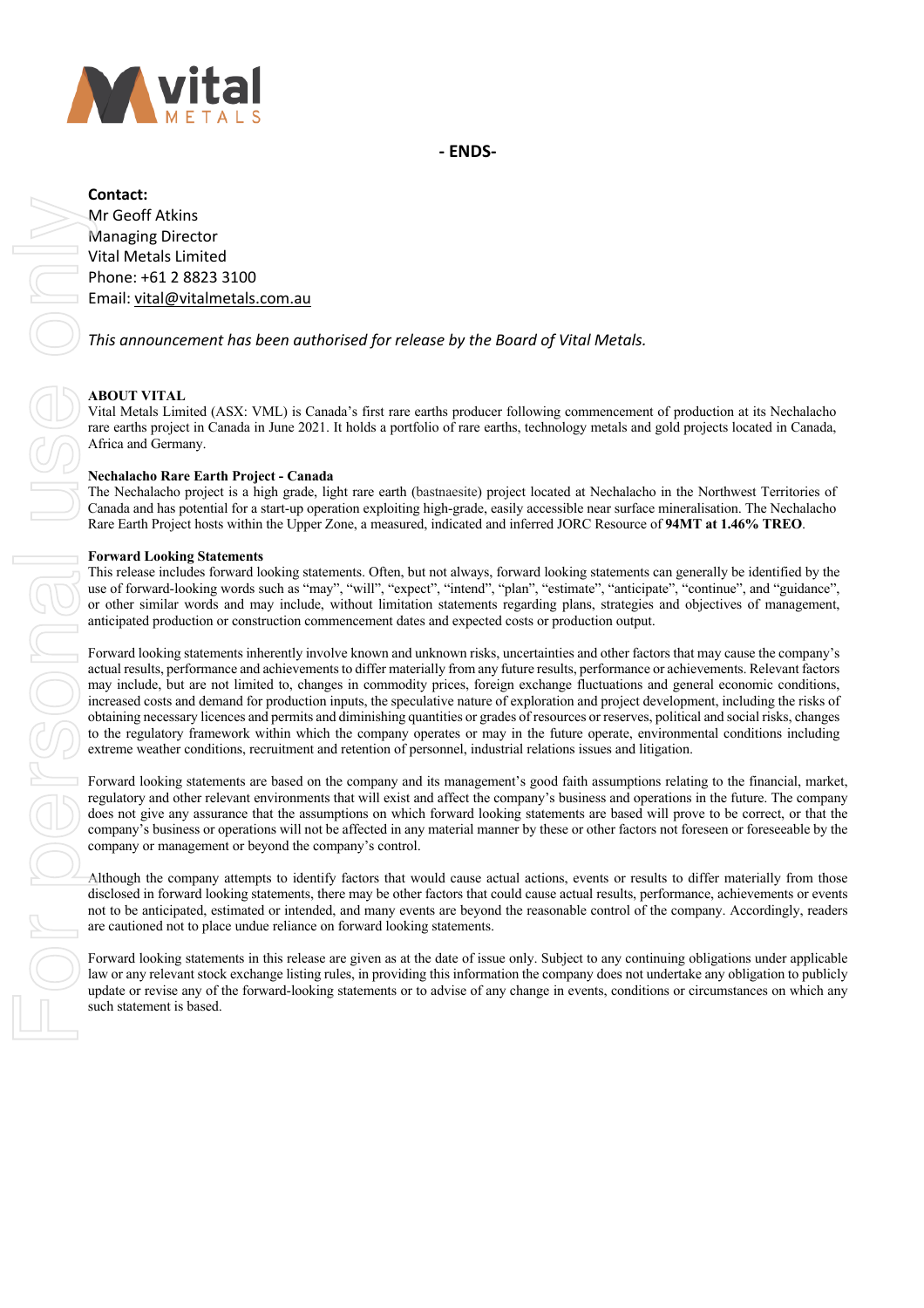# **Appendix 5B**

# **Mining exploration entity or oil and gas exploration entity quarterly cash flow report**

| Name of entity                           |                  |  |  |
|------------------------------------------|------------------|--|--|
| VITAL METALS LIMITED                     |                  |  |  |
| Quarter ended ("current quarter")<br>ARN |                  |  |  |
| 32 112 032 596                           | 31 DECEMBER 2021 |  |  |

|     | <b>Consolidated statement of cash flows</b>       | <b>Current quarter</b><br>\$A'000 | Year to date<br>$(6$ months)<br>\$A'000 |  |
|-----|---------------------------------------------------|-----------------------------------|-----------------------------------------|--|
| 1.  | <b>Cash flows from operating activities</b>       |                                   |                                         |  |
| 1.1 | Receipts from customers                           |                                   |                                         |  |
| 1.2 | Payments for                                      |                                   |                                         |  |
|     | (a) exploration & evaluation                      | (427)                             | (620)                                   |  |
|     | development<br>(b)                                |                                   |                                         |  |
|     | production<br>(c)                                 |                                   |                                         |  |
|     | staff costs<br>(d)                                | (274)                             | (522)                                   |  |
|     | (e) administration and corporate costs            | (474)                             | (883)                                   |  |
| 1.3 | Dividends received (see note 3)                   |                                   |                                         |  |
| 1.4 | Interest received                                 | 3                                 | 8                                       |  |
| 1.5 | Interest and other costs of finance paid          |                                   |                                         |  |
| 1.6 | Income taxes paid                                 |                                   |                                         |  |
| 1.7 | Government grants and tax incentives              |                                   |                                         |  |
| 1.8 | Other (provide details if material)               |                                   |                                         |  |
| 1.9 | Net cash from / (used in) operating<br>activities | (1, 172)                          | (2,017)                                 |  |
|     |                                                   |                                   |                                         |  |
| 2.  | <b>Cash flows from investing activities</b>       |                                   |                                         |  |
| 2.1 | Payments to acquire or for:                       |                                   |                                         |  |
|     | (a) entities                                      |                                   |                                         |  |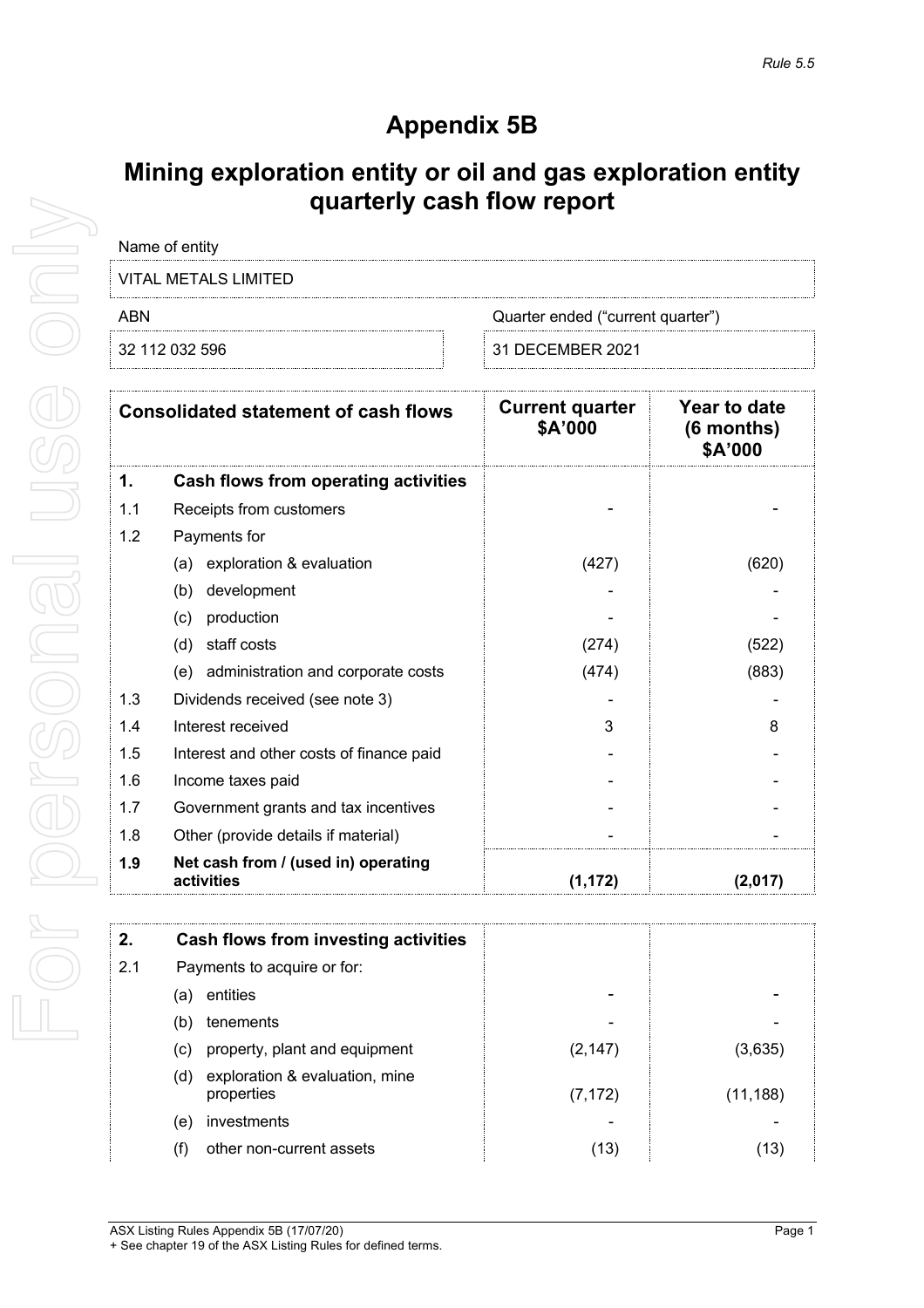|     | <b>Consolidated statement of cash flows</b>       | <b>Current quarter</b><br>\$A'000 | Year to date<br>$(6$ months)<br>\$A'000 |
|-----|---------------------------------------------------|-----------------------------------|-----------------------------------------|
| 2.2 | Proceeds from the disposal of:                    |                                   |                                         |
|     | entities<br>(a)                                   |                                   |                                         |
|     | (b)<br>tenements                                  |                                   |                                         |
|     | property, plant and equipment<br>(c)              | 27                                | 27                                      |
|     | investments<br>(d)                                |                                   |                                         |
|     | other non-current assets<br>(e)                   |                                   |                                         |
| 2.3 | Cash flows from loans to other entities           |                                   |                                         |
| 2.4 | Dividends received (see note 3)                   |                                   |                                         |
| 2.5 | Other (provide details if material)               |                                   |                                         |
| 2.6 | Net cash from / (used in) investing<br>activities | (9,305)                           | (14, 809)                               |
| 3.  | <b>Cash flows from financing activities</b>       |                                   |                                         |

| 3.   | <b>Cash flows from financing activities</b>                                                |      |       |
|------|--------------------------------------------------------------------------------------------|------|-------|
| 3.1  | Proceeds from issues of equity securities<br>(excluding convertible debt securities)       |      |       |
| 3.2  | Proceeds from issue of convertible debt<br>securities                                      |      |       |
| 3.3  | Proceeds from exercise of options                                                          |      | 138   |
| 3.4  | Transaction costs related to issues of equity<br>securities or convertible debt securities |      |       |
| 3.5  | Proceeds from borrowings                                                                   |      |       |
| 3.6  | Repayment of borrowings                                                                    |      |       |
| 3.7  | Transaction costs related to loans and<br>borrowings                                       |      |       |
| 3.8  | Dividends paid                                                                             |      |       |
| 3.9  | Other (repayment of lease liabilities)                                                     | (48) | (110) |
| 3.10 | Net cash from / (used in) financing<br>activities                                          | (48) | 28    |

|     | Net increase / (decrease) in cash and<br>cash equivalents for the period |          |          |
|-----|--------------------------------------------------------------------------|----------|----------|
| 4.1 | Cash and cash equivalents at beginning of<br>period                      | 28.648   | 34.907   |
| 4.2 | Net cash from / (used in) operating<br>activities (item 1.9 above)       | (1, 172) | (2,017)  |
| 4.3 | Net cash from / (used in) investing activities<br>(item 2.6 above)       | (9,305)  | (14,809) |
| 4.4 | Net cash from / (used in) financing activities<br>(item 3.10 above)      | (48)     | 28       |

ASX Listing Rules Appendix 5B (17/07/20) **Page 2** 

<sup>+</sup> See chapter 19 of the ASX Listing Rules for defined terms.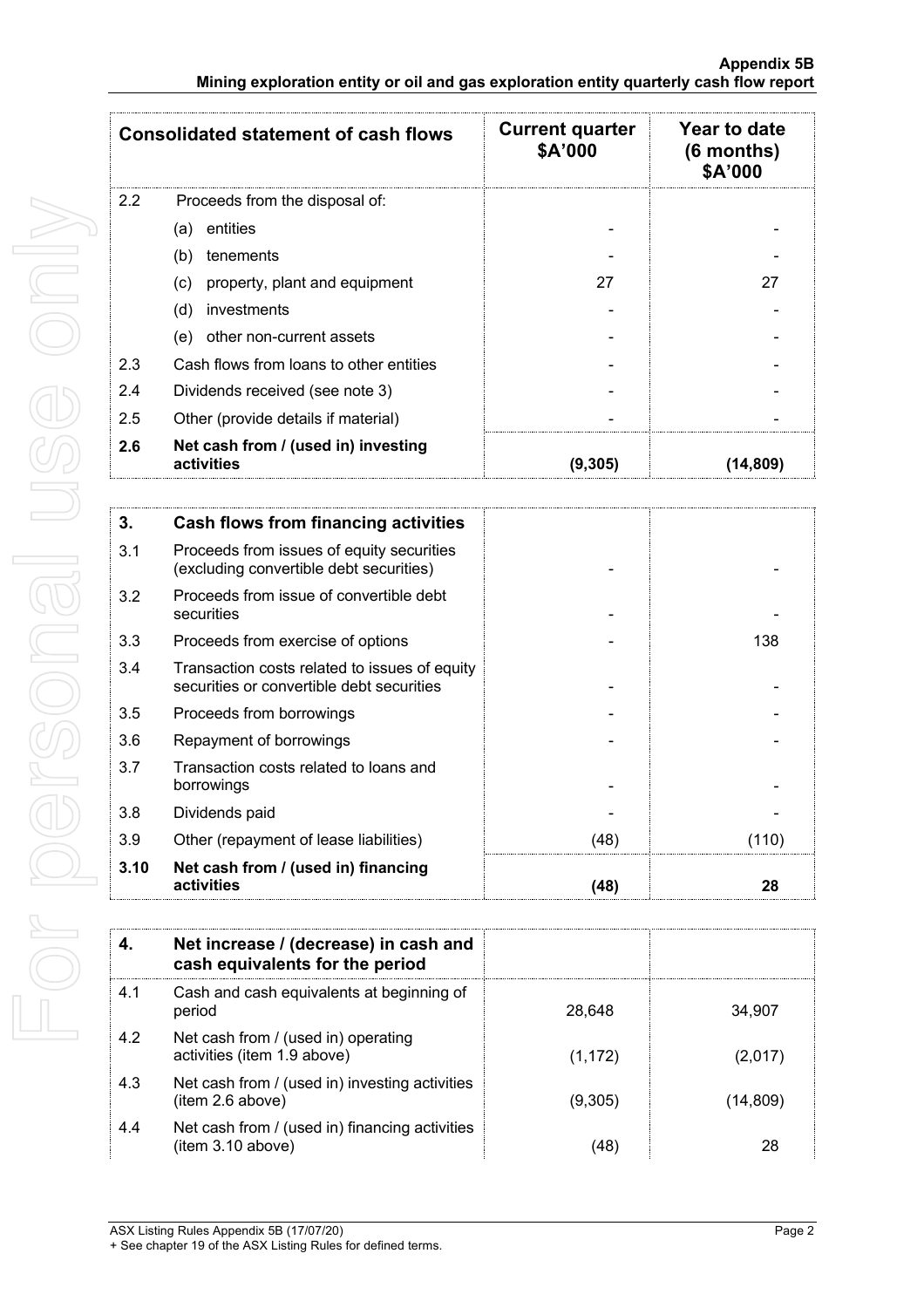| <b>Consolidated statement of cash flows</b> |                                                      | <b>Current quarter</b><br>\$A'000 | Year to date<br>$(6$ months)<br>\$A'000 |
|---------------------------------------------|------------------------------------------------------|-----------------------------------|-----------------------------------------|
| 4.5                                         | Effect of movement in exchange rates on<br>cash held |                                   |                                         |
| 4.6                                         | Cash and cash equivalents at end of<br>period        | 18.116                            | 18.116                                  |

| 5.  | Reconciliation of cash and cash<br>equivalents<br>at the end of the quarter (as shown in the<br>consolidated statement of cash flows) to the<br>related items in the accounts | <b>Current quarter</b><br>\$A'000 | <b>Previous quarter</b><br>\$A'000 |
|-----|-------------------------------------------------------------------------------------------------------------------------------------------------------------------------------|-----------------------------------|------------------------------------|
| 5.1 | <b>Bank balances</b>                                                                                                                                                          | 17.172                            | 27.698                             |
| 5.2 | Call deposits                                                                                                                                                                 | 944                               | 950                                |
| 5.3 | <b>Bank overdrafts</b>                                                                                                                                                        |                                   |                                    |
| 5.4 | Other (provide details)                                                                                                                                                       |                                   |                                    |
| 5.5 | Cash and cash equivalents at end of<br>quarter (should equal item 4.6 above)                                                                                                  | 18.116                            | 28.648                             |

| 6.  | Payments to related parties of the entity and their<br>associates                                                                                           | <b>Current quarter</b><br><b>\$A'000</b> |  |
|-----|-------------------------------------------------------------------------------------------------------------------------------------------------------------|------------------------------------------|--|
| 6.1 | Aggregate amount of payments to related parties and their<br>associates included in item 1                                                                  |                                          |  |
| 62  | Aggregate amount of payments to related parties and their<br>associates included in item 2                                                                  |                                          |  |
|     | Note: if any amounts are shown in items 6.1 or 6.2, your quarterly activity report must include a description of, and an<br>explanation for, such payments. |                                          |  |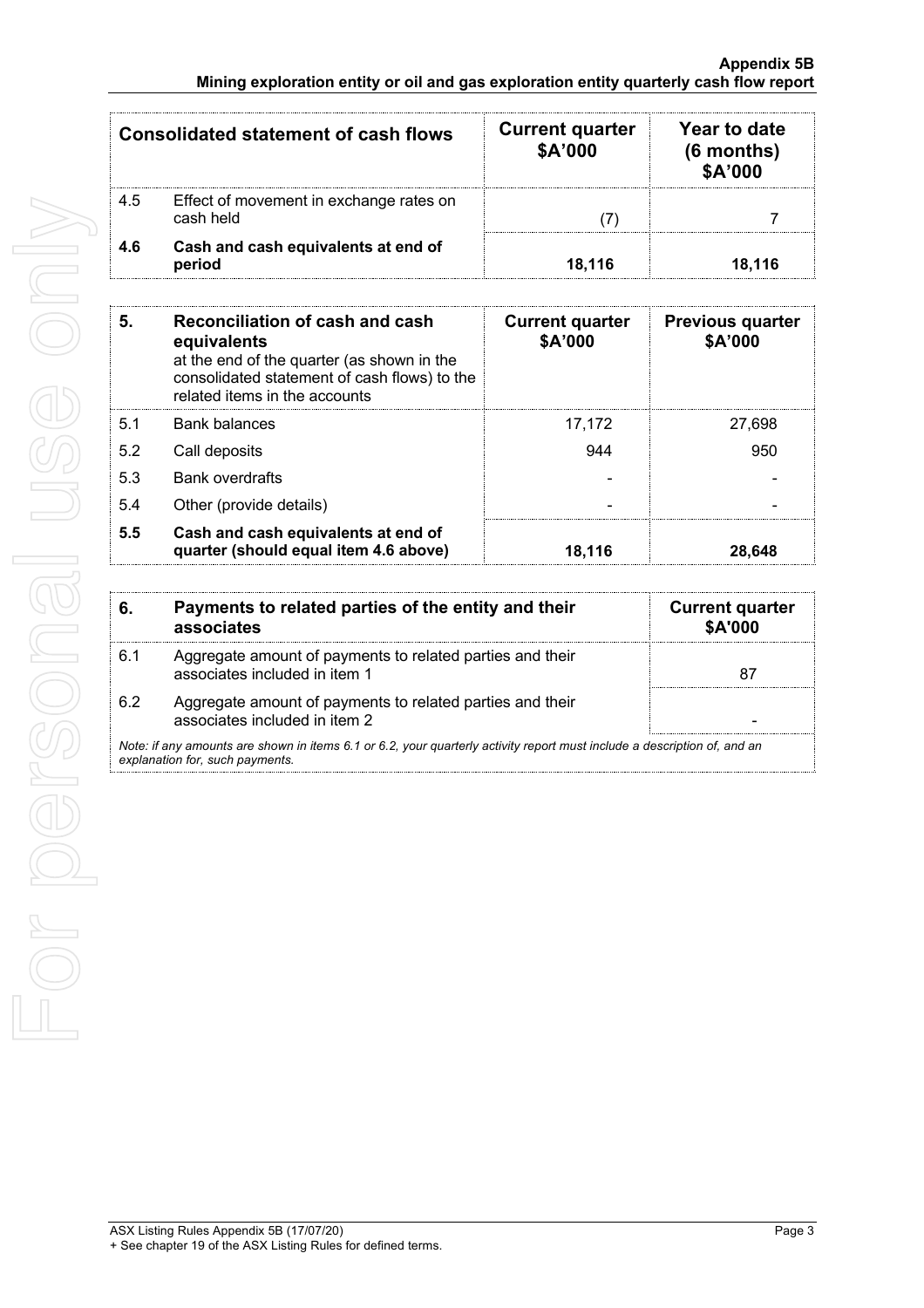**Appendix 5B Mining exploration entity or oil and gas exploration entity quarterly cash flow report**

ł

| 7.                                                                                                                                                                                                                              |                                                                                                                                                         | <b>Financing facilities</b><br>Note: the term "facility' includes all forms of financing<br>arrangements available to the entity.<br>Add notes as necessary for an understanding of the<br>sources of finance available to the entity.                                                                                                               | <b>Total facility</b><br>amount at quarter<br>end<br>\$A'000 | Amount drawn at<br>quarter end<br>\$A'000 |  |
|---------------------------------------------------------------------------------------------------------------------------------------------------------------------------------------------------------------------------------|---------------------------------------------------------------------------------------------------------------------------------------------------------|------------------------------------------------------------------------------------------------------------------------------------------------------------------------------------------------------------------------------------------------------------------------------------------------------------------------------------------------------|--------------------------------------------------------------|-------------------------------------------|--|
| 7.1                                                                                                                                                                                                                             |                                                                                                                                                         | Loan facilities                                                                                                                                                                                                                                                                                                                                      |                                                              |                                           |  |
| 7.2                                                                                                                                                                                                                             |                                                                                                                                                         | Credit standby arrangements                                                                                                                                                                                                                                                                                                                          |                                                              |                                           |  |
| 7.3                                                                                                                                                                                                                             |                                                                                                                                                         | Other (please specify)                                                                                                                                                                                                                                                                                                                               |                                                              |                                           |  |
| 7.4                                                                                                                                                                                                                             |                                                                                                                                                         | <b>Total financing facilities</b>                                                                                                                                                                                                                                                                                                                    |                                                              |                                           |  |
| 7.5                                                                                                                                                                                                                             |                                                                                                                                                         | Unused financing facilities available at quarter end                                                                                                                                                                                                                                                                                                 |                                                              |                                           |  |
| 7.6                                                                                                                                                                                                                             |                                                                                                                                                         | Include in the box below a description of each facility above, including the lender, interest<br>rate, maturity date and whether it is secured or unsecured. If any additional financing<br>facilities have been entered into or are proposed to be entered into after quarter end,<br>include a note providing details of those facilities as well. |                                                              |                                           |  |
|                                                                                                                                                                                                                                 |                                                                                                                                                         |                                                                                                                                                                                                                                                                                                                                                      |                                                              |                                           |  |
|                                                                                                                                                                                                                                 |                                                                                                                                                         |                                                                                                                                                                                                                                                                                                                                                      |                                                              |                                           |  |
| 8.                                                                                                                                                                                                                              |                                                                                                                                                         | Estimated cash available for future operating activities                                                                                                                                                                                                                                                                                             |                                                              | \$A'000                                   |  |
| 8.1                                                                                                                                                                                                                             |                                                                                                                                                         | Net cash from / (used in) operating activities (item 1.9)                                                                                                                                                                                                                                                                                            |                                                              | (1, 172)                                  |  |
| 8.2                                                                                                                                                                                                                             |                                                                                                                                                         | (Payments for exploration & evaluation classified as investing<br>activities) (item 2.1(d))                                                                                                                                                                                                                                                          |                                                              | (7, 172)                                  |  |
| 8.3                                                                                                                                                                                                                             |                                                                                                                                                         | Total relevant outgoings (item 8.1 + item 8.2)                                                                                                                                                                                                                                                                                                       |                                                              | (8, 344)                                  |  |
| 8.4                                                                                                                                                                                                                             |                                                                                                                                                         | Cash and cash equivalents at quarter end (item 4.6)                                                                                                                                                                                                                                                                                                  |                                                              | 18,116                                    |  |
| 8.5                                                                                                                                                                                                                             |                                                                                                                                                         | Unused finance facilities available at quarter end (item 7.5)                                                                                                                                                                                                                                                                                        |                                                              |                                           |  |
| 8.6                                                                                                                                                                                                                             |                                                                                                                                                         | Total available funding (item 8.4 + item 8.5)                                                                                                                                                                                                                                                                                                        |                                                              | 18,116                                    |  |
| 8.7                                                                                                                                                                                                                             |                                                                                                                                                         | Estimated quarters of funding available (item 8.6 divided by<br>2.2<br>item 8.3)                                                                                                                                                                                                                                                                     |                                                              |                                           |  |
|                                                                                                                                                                                                                                 |                                                                                                                                                         | Note: if the entity has reported positive relevant outgoings (ie a net cash inflow) in item 8.3, answer item 8.7 as "N/A".<br>Otherwise, a figure for the estimated quarters of funding available must be included in item 8.7.                                                                                                                      |                                                              |                                           |  |
| 8.8                                                                                                                                                                                                                             | If item 8.7 is less than 2 quarters, please provide answers to the following questions:                                                                 |                                                                                                                                                                                                                                                                                                                                                      |                                                              |                                           |  |
|                                                                                                                                                                                                                                 | 8.8.1<br>Does the entity expect that it will continue to have the current level of net operating<br>cash flows for the time being and, if not, why not? |                                                                                                                                                                                                                                                                                                                                                      |                                                              |                                           |  |
|                                                                                                                                                                                                                                 | Answer:                                                                                                                                                 |                                                                                                                                                                                                                                                                                                                                                      |                                                              |                                           |  |
| Has the entity taken any steps, or does it propose to take any steps, to raise further<br>8.8.2<br>cash to fund its operations and, if so, what are those steps and how likely does it<br>believe that they will be successful? |                                                                                                                                                         |                                                                                                                                                                                                                                                                                                                                                      |                                                              |                                           |  |
|                                                                                                                                                                                                                                 |                                                                                                                                                         |                                                                                                                                                                                                                                                                                                                                                      |                                                              |                                           |  |

 $\overline{\phantom{a}}$ 

ł Answer:

**7. Financing facilities**

. . . . . . . . . . . . . . .

**Contract** 

 $\overline{\phantom{a}}$ 

ł